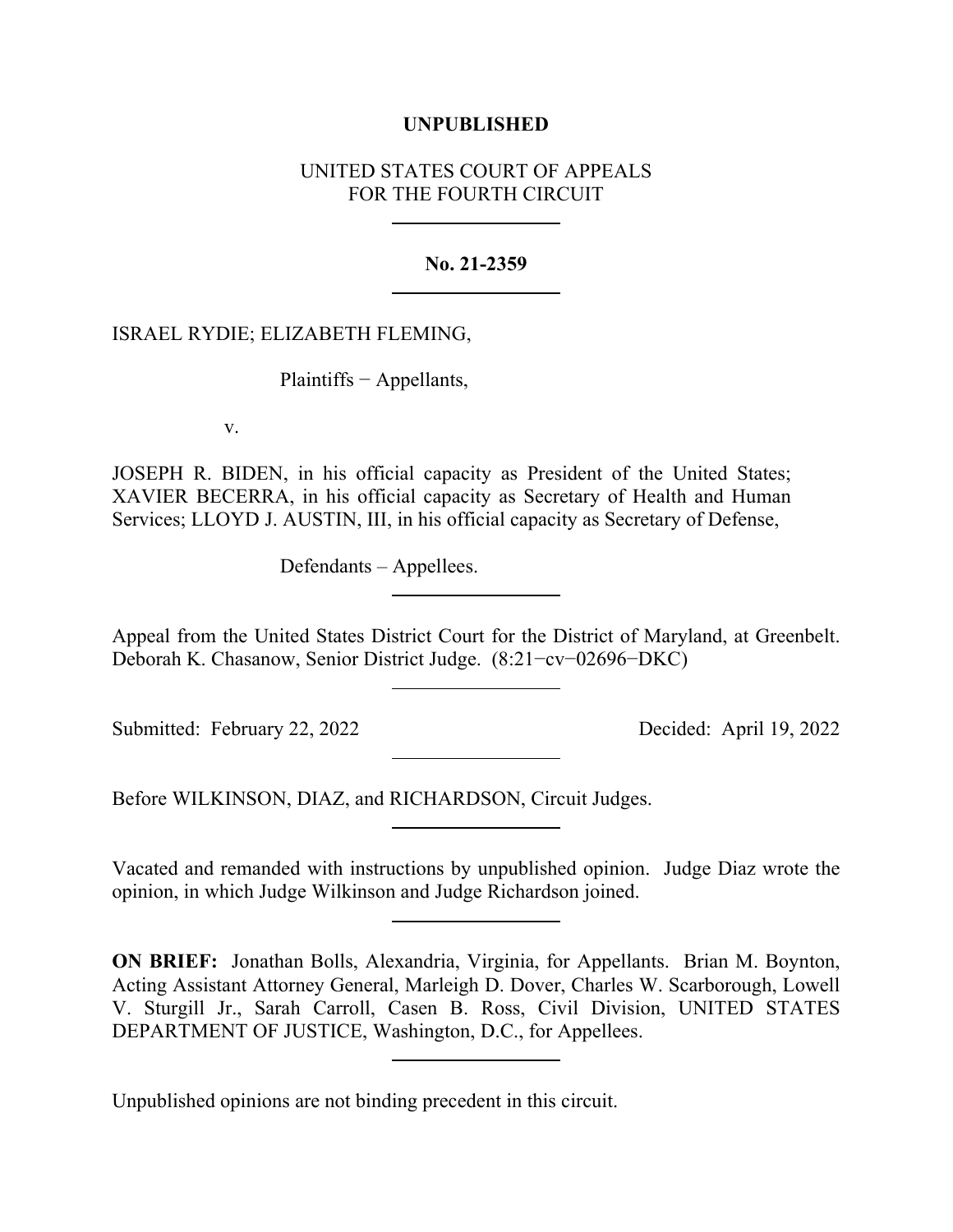DIAZ, Circuit Judge:

Israel Rydie and Elizabeth Fleming sued their federal-agency employers and President Biden, challenging the President's executive order mandating that all federal employees receive COVID-19 vaccinations on pain of termination. To prevent being fired while the lawsuit progressed, they sought to enjoin the order. The district court ruled against them, finding (1) their constitutional claims lacked merit, (2) a final judgment in their favor could redress any harms they might suffer, and (3) the public interest disfavored injunctive relief. $<sup>1</sup>$  $<sup>1</sup>$  $<sup>1</sup>$ </sup>

But the district court lacked jurisdiction.<sup>[2](#page-1-1)</sup> Congress stripped the courts of jurisdiction to hear certain actions involving federal employment through an intricate statutory scheme—the Civil Service Reform Act ("CSRA"). Because Rydie and Fleming's challenges fall comfortably within that scheme, we vacate the district court's judgment and remand with directions to dismiss this case.

I.

## A.

In September 2021, President Biden issued Executive Order 14,043, requiring COVID-19 vaccinations for all federal employees. Exec. Order No. 14,043, 86 Fed. Reg.

 $<sup>1</sup>$  At the request of the parties, we decided this case without oral argument.</sup>

<span id="page-1-1"></span><span id="page-1-0"></span><sup>&</sup>lt;sup>2</sup> The Fifth Circuit recently came to the same conclusion in separate litigation challenging the vaccine mandate. *Feds for Med. Freedom v. Biden*, No. 22-40043, 2022 WL 1043909, at \*6 (5th Cir. 2022).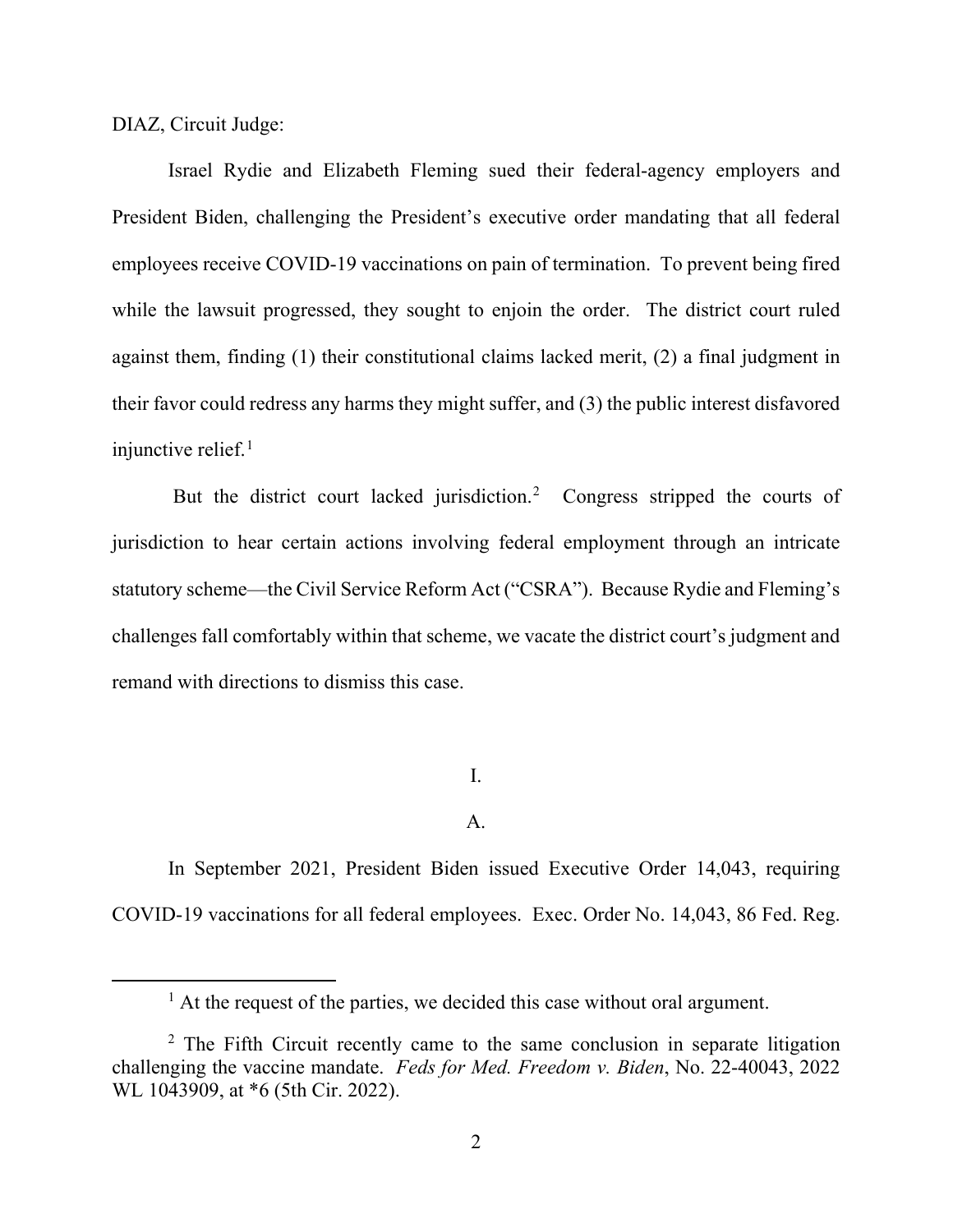50,989, 50,989 (Sept. 9, 2021). The Order called for each agency to implement a program to enforce the vaccine mandate, and it permitted agencies to create "exceptions only as required by law." *Id.* at 50,990.

Although the Order authorized agencies to implement individual vaccination programs, the Safer Federal Workforce Task Force—which President Biden created to "provide ongoing guidance to heads of agencies on . . . the continuity of Government functions during the COVID-19 pandemic"—provided specific direction. Exec. Order No. 13,991, 86 Fed. Reg. 7,045, 7,046 (Jan. 20, 2021). The Task Force clarified that workers should receive their last vaccine dose on or before November 8, 2021.

The Task Force advised agencies that they could proceed against noncompliant employees starting November 9. It said that "the enforcement process" should begin with "a brief period of education and counseling (5 days)," with the goal to have employees "demonstrate progress toward becoming fully vaccinated." J.A. 107. If an employee failed to show progress, the guidance instructed agencies to suspend that employee for fourteen days or fewer. And if noncompliance persisted, the agency could terminate the employee. Agencies were expected to "hold the discipline in abeyance" if, at any phase, the employee proved that he or she received at least one vaccine dose. J.A. 108.

### B.

Israel Rydie is a Department of Defense employee at the Defense Information Systems Agency. Elizabeth Fleming is a Food and Drug Administration employee within the Department of Health and Human Services. Both Departments have adopted the Task Force's policies.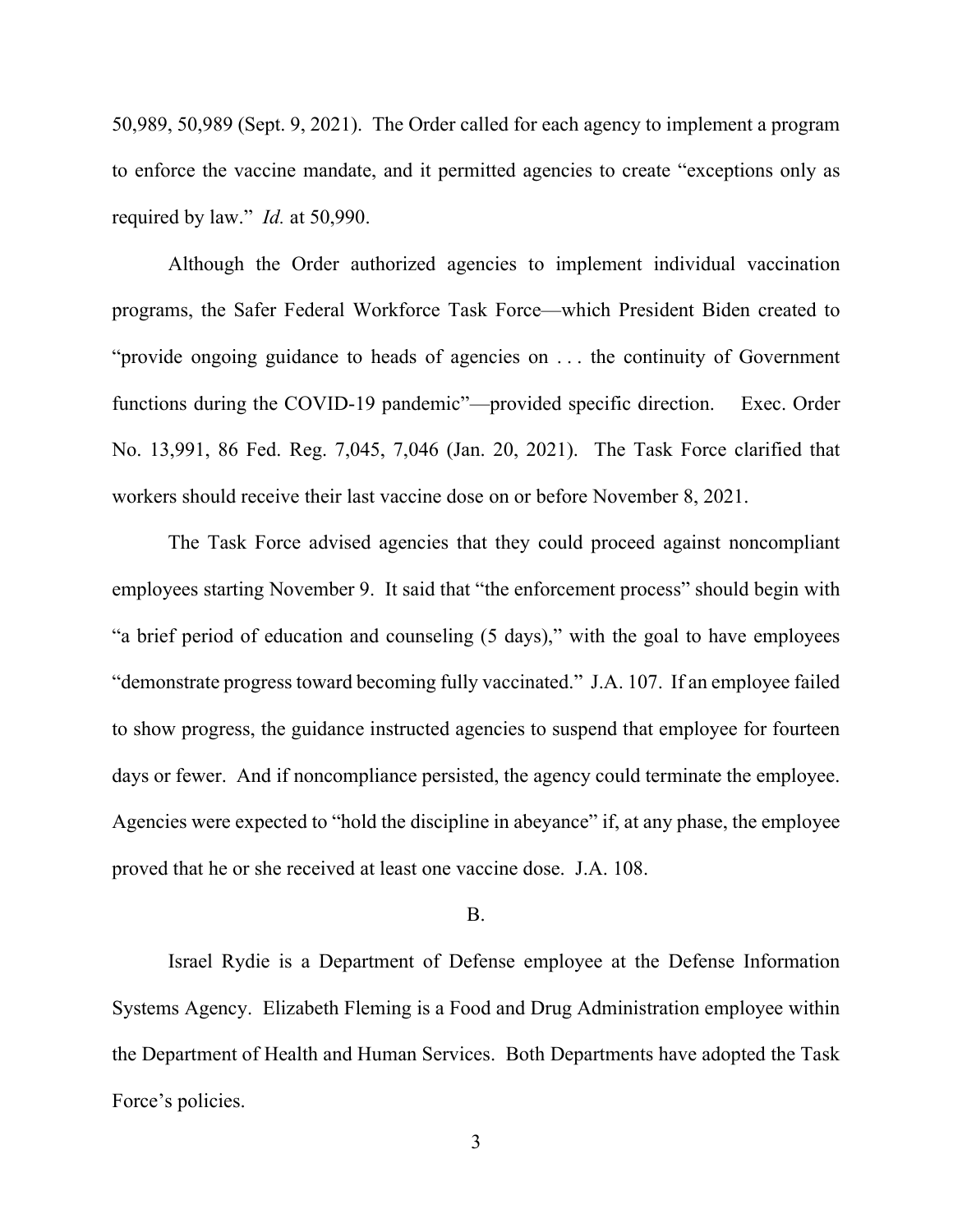Rydie and Fleming haven't said whether they are vaccinated, and they don't intend to file for an exemption. They chose instead to sue the President, the Secretary of Health and Human Services, and the Secretary of Defense (all in their official capacities) in the District of Maryland. Asking the court to declare the vaccination mandate unconstitutional, Rydie and Fleming claimed the President's order violated (1) the Fifth, Ninth, and Tenth Amendments; and (2) separation of powers principles.

Rydie and Fleming moved for a nationwide, preliminary injunction, which the district court denied. *Rydie v. Biden*, No. 21-2696, 2021 WL 5416545, at \*1 (D. Md. Nov. 19, 2021). The court began its analysis by discussing its authority to issue an injunction. It recognized that "[f]ederal courts are generally without power to enjoin the President." *Id.* at \*[3](#page-3-0). So it took an injunction against President Biden off the table.<sup>3</sup>

The court then turned to its subject-matter jurisdiction, finding that this case presented a federal question under 28 U.S.C. § 1331. But it also considered whether Congress impliedly divested it of jurisdiction via the CSRA.

The district court discussed two sections of the CSRA. First, the court addressed 5 U.S.C. § 7513's procedure for challenging "certain serious adverse employment actions."

<span id="page-3-0"></span><sup>&</sup>lt;sup>3</sup> Rydie and Fleming don't challenge this part of the district court's ruling. Indeed, an injunction against the President is an "extraordinary" remedy. *Franklin v. Massachusetts*, 505 U.S. 788, 802 (1992) (plurality opinion). Courts generally lack authority to enjoin the President from performing discretionary functions. *Id.* at 802–03. Rydie and Fleming cite no exception. In any event, "injunctive relief against [subordinate] officials [w]ould substantially redress" Rydie and Fleming's alleged injury. *Swan v. Clinton*, 100 F.3d 973, 979 (D.C. Cir. 1996).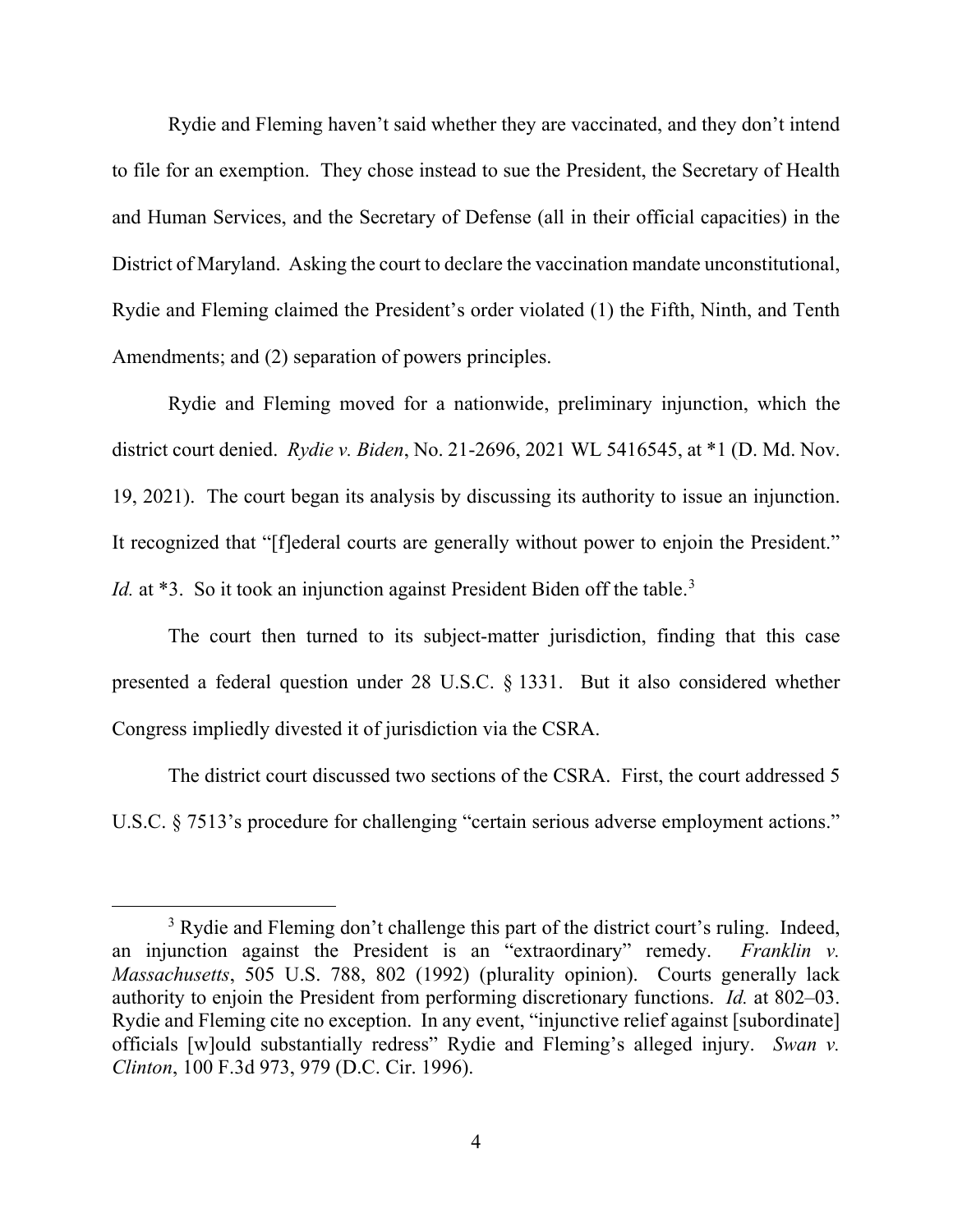*Id.* at \*2. It acknowledged that the CSRA is the exclusive means to review covered actions, and § 7513 covers employee termination. Because Rydie and Fleming preemptively challenged their terminations, the court reasoned that they would "likely have to proceed through [§ 7513's] process." *Id.* 

Second, the district court considered 5 U.S.C. § 1214's process for challenging "less" severe actions." *Id.* It said that § 1214 requires filing a complaint with an independent agency—the Office of Special Counsel—which can hear claims asserting constitutional violations. Because Rydie and Fleming hadn't shown that they exhausted either process, the court declared their jurisdictional showing was "questionable at best." *Id.* at \*3.

Even so, the district court analyzed the preliminary injunction on the merits, finding Rydie and Fleming's constitutional arguments unlikely to succeed. It also said that they wouldn't suffer irreparable harm absent an injunction because their alleged harms could be "fully redressed through reinstatement, backpay, and expungement of any mark of misconduct." *Id.* at \*5. And it concluded that the balance of the equities and the public interest disfavored a preliminary injunction because the government had a compelling interest in stemming COVID-19's spread.

As a result, the district court denied relief. This appeal followed.<sup>[4](#page-4-0)</sup>

<span id="page-4-0"></span><sup>&</sup>lt;sup>4</sup> Subsequently, a district court in the Southern District of Texas enjoined the United States from enforcing Executive Order 14,043. *Feds for Med. Freedom v. Biden*, No. 21 cv-356, 2022 WL 188329, at \*8 (S.D. Tex. Jan. 21, 2022). The Fifth Circuit has since vacated the district court's judgment for lack of subject matter jurisdiction. *Feds for Med. Freedom*, 2022 WL 1043909, at \*6 . In the interim, the Safer Federal Workforce Task Force published updated guidance, instructing agencies not to enforce the vaccine order because of the pending challenges. *Frequently Asked Questions Related to Compliance*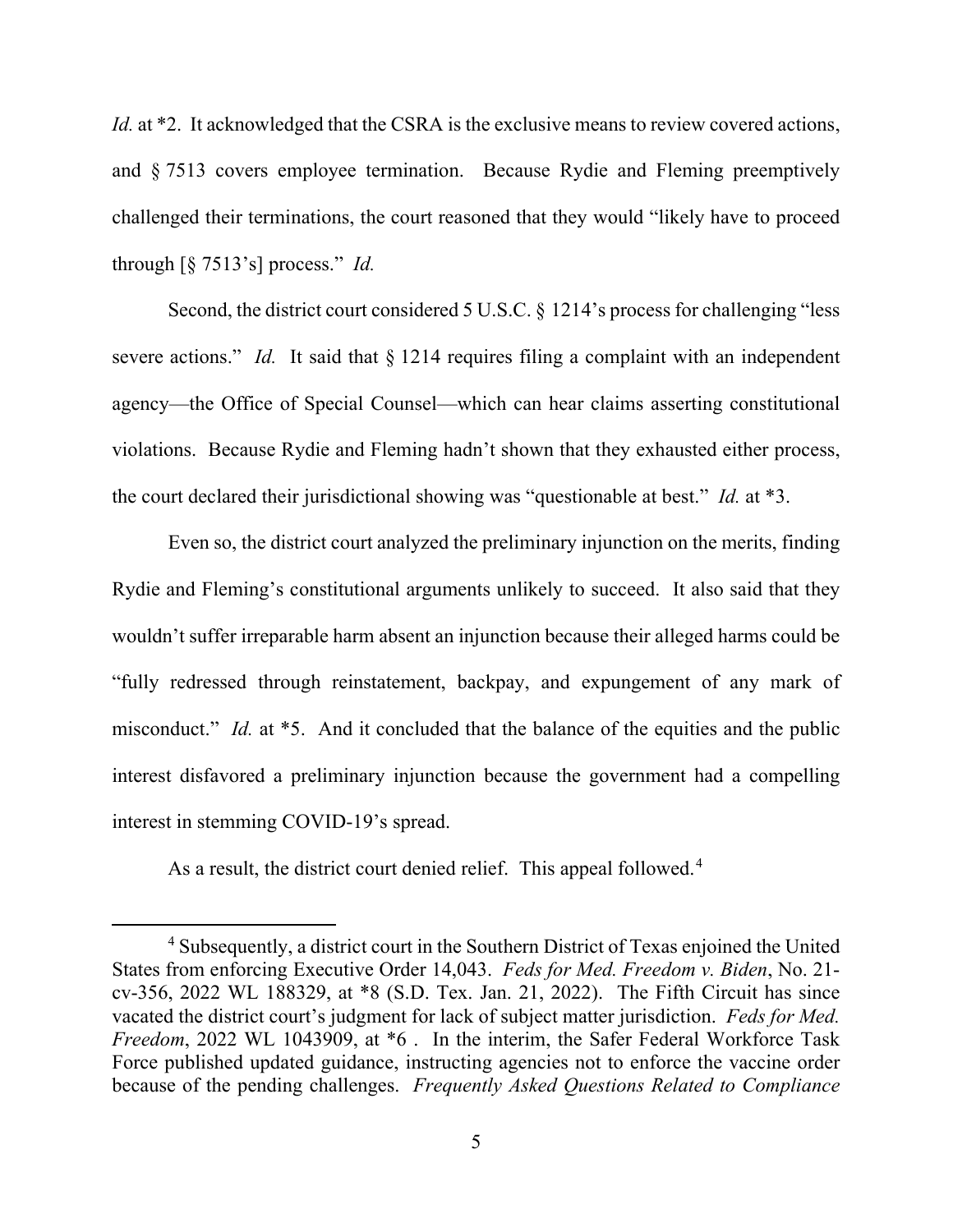II.

We begin (and end) with subject-matter jurisdiction, a threshold requirement for Article III courts. *See Ashcroft v. Iqbal*, 556 U.S. 662, 671 (2009). The district court couldn't reach the merits of the motion for preliminary injunction without first resolving its jurisdiction. *See Di Biase v. SPX Corp.*, 872 F.3d 224, 232 (4th Cir. 2017) ("We find, however, that this Court cannot, as the district court has done, assume subject matter jurisdiction merely to reach a less thorny issue."). But after professing doubt about its jurisdiction, the district court still proceeded to the merits.

We are left to infer that the court found jurisdiction was proper. And we review that determination de novo. *Barlow v. Colgate Palmolive Co.*, 772 F.3d 1001, 1007 (4th Cir. 2014) (en banc). Because we conclude that Congress intended for the CSRA to cover Rydie and Fleming's claims, we hold that the district court lacked jurisdiction.

### A.

Congress designed the Civil Service Reform Act "to replace the haphazard arrangements for administrative and judicial review of personnel action[s]." *United States v. Fausto*, 484 U.S. 439, 444 (1988). The Act "creat[ed] an elaborate new framework for evaluating adverse personnel actions against federal employees." *Id.* at 443 (cleaned up).

*with the Applicable Preliminary Nationwide Injunction on Implementation and Enforcement of the Vaccination Requirement Pursuant to Executive Order (E.O.) 14043*, Safer Federal Workforce Task Force, 1 (Jan. 24, 2022), https://www.saferfederalworkforce.gov/downloads/FAQs\_compliance\_injunction\_EO%2 014043\_20220124.pdf.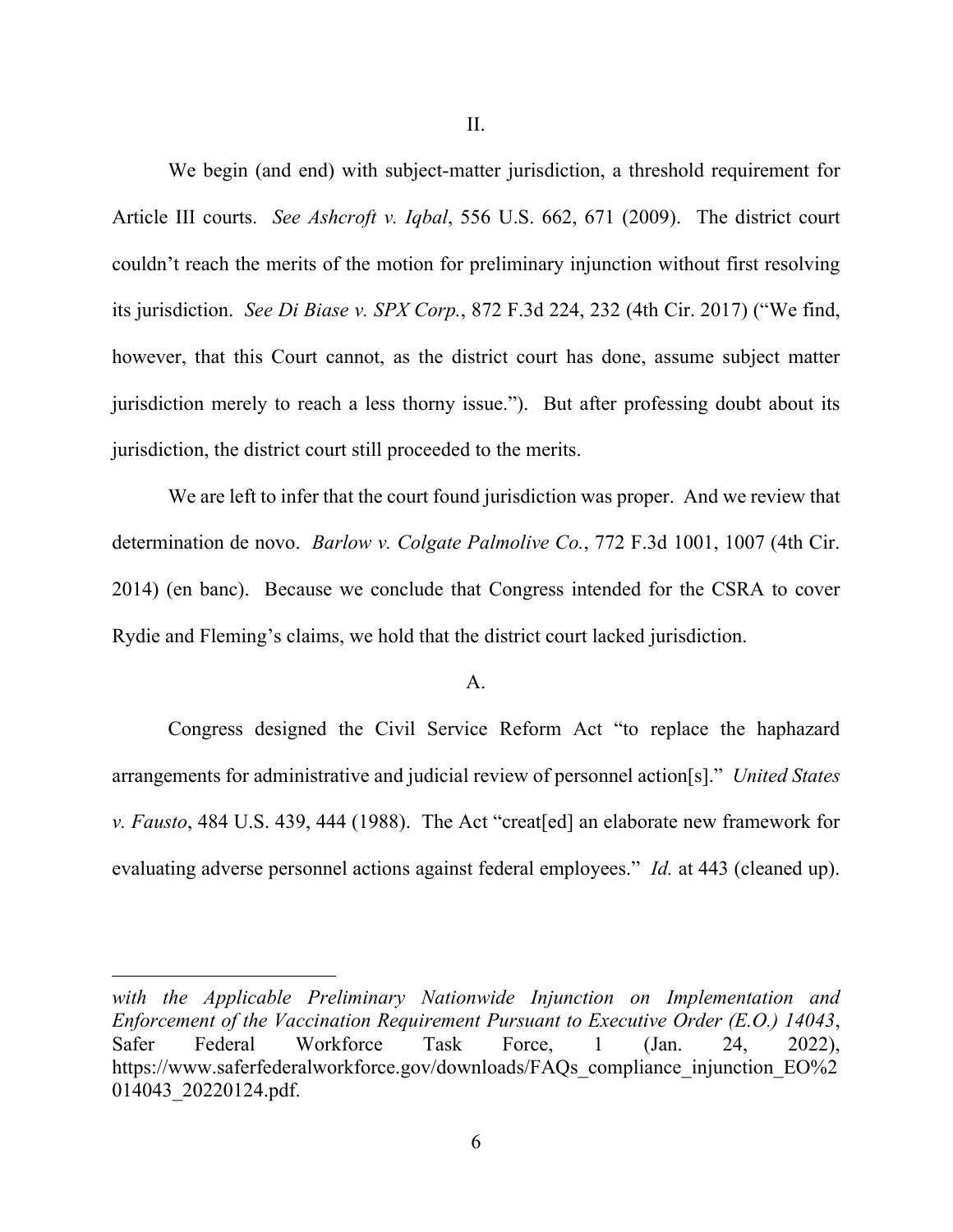That framework describes "in great detail the protections and remedies applicable to such action[s], including the availability of administrative and judicial review." *Id.* 

"Three main sections of the CSRA govern personnel action[s]." *Id.* at 445. Two of them are relevant here.<sup>[5](#page-6-0)</sup> First, Chapter 23 lays out "merit system principles" by which agencies must abide. 5 U.S.C. § 2301(b). That chapter classifies certain violations of those principles as "prohibited personnel practice[s]." *Id.* § 2302(a). Employees who have suffered a "prohibited personnel practice" can file an allegation with the Office of Special Counsel. *Id.* § 1214(a). If the Special Counsel finds "reasonable grounds" suggesting a "prohibited personnel practice" occurred, he or she must report it to the Merit Systems Protection Board, the employing agency, and the Office of Personnel Management. *Id.*  § 1214(b)(2)(B). If the agency doesn't fix the problem, "the Special Counsel may petition the Board," and the Board can order corrective action. *Id.*  $\frac{1}{2}$  1214(b)(2)(C), (b)(4)(A). Corrective action may include attorneys' fees, back pay, and other compensatory damages. *Id.* § 1214(g). Judicial review of the Board's final orders is available in the United States Court of Appeals for the Federal Circuit. *Id.* §§ 1214(c), 7703(b)(1)(A).

Second, Chapter 75 governs more serious agency actions against executive-branch employees. *See id.* § 7501 *et seq.* The first subchapter discusses the procedure for imposing suspensions of fourteen days or less. *Id.* §§ 7501–7504. The second does the same for more severe actions. *Id.* §§ 7511–7515. It defines those actions as "removal,"

<span id="page-6-0"></span><sup>&</sup>lt;sup>5</sup> The third section describes agency actions taken against an employee for unacceptable performance. *See* 5 U.S.C. § 4301 *et seq.*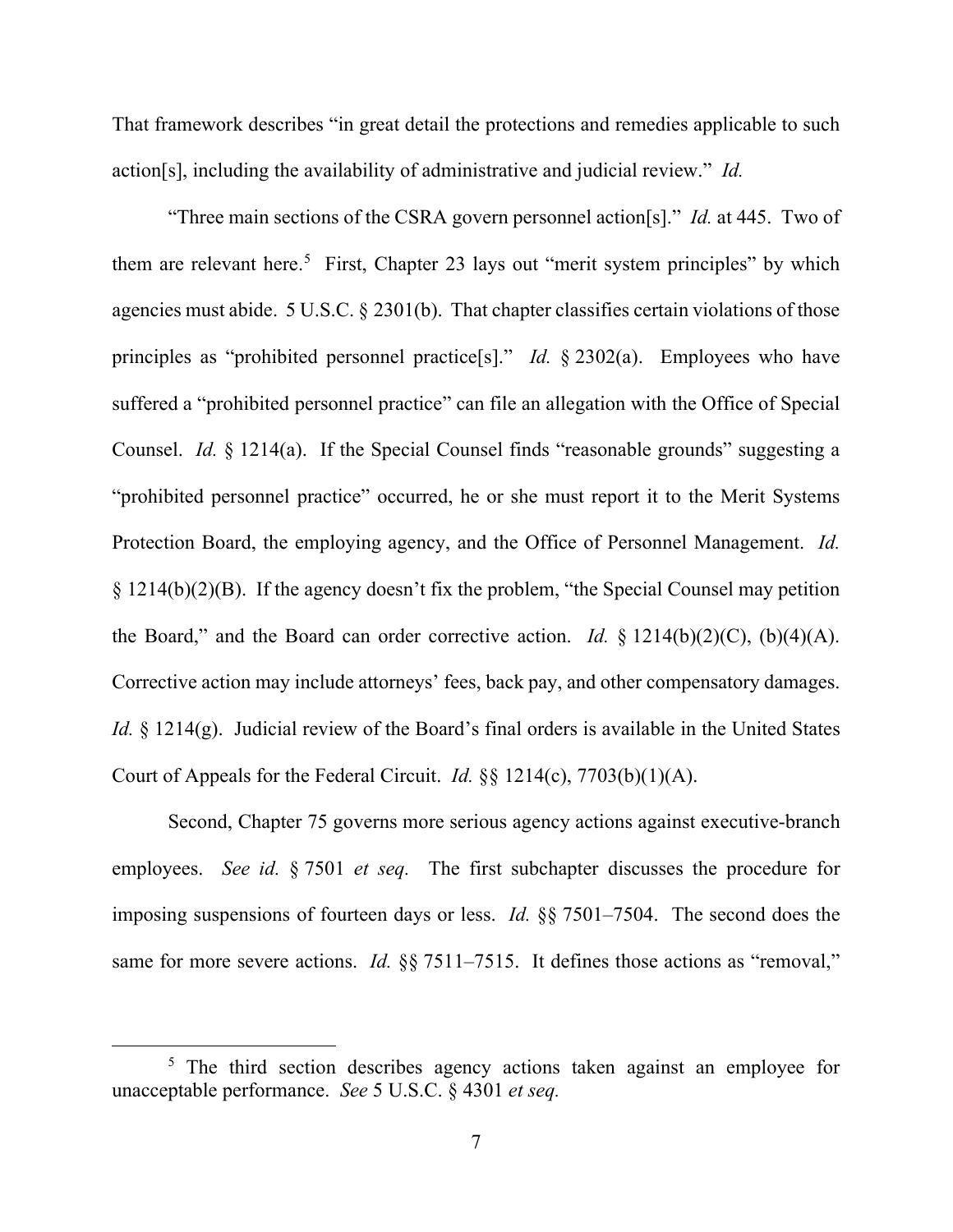"suspension for more than 14 days," "reduction in grade," "reduction in pay," and "furlough of 30 days or less." *Id.* § 7512(1)–(5). Both subchapters afford employees procedural rights, including notice, representation by counsel, the opportunity to respond, and a reasoned decision from the agency. *Id.* §§ 7503(b), 7513(b). Appeals of serious agency actions under the second subchapter lie with the Merit Systems Protection Board. *Id.* §§ 7503(c), 7513(d). And employees can appeal from the Board to the Federal Circuit. *Id.* § 7703(b)(1)(A).

Under both Chapters, prevailing employees are generally entitled to reinstatement, back pay, and attorneys' fees. *See id.* §§ 1204(m), 5596(b).

### B.

With this background in mind, we turn to the question of jurisdiction. Generally, "district courts [] have original jurisdiction of all civil actions arising under the Constitution, laws, or treaties of the United States." 28 U.S.C. § 1331. But Congress may divest district courts of their jurisdiction. *Bennett v. SEC*, 844 F.3d 174, 178 (4th Cir. 2016). "[D]etermining whether Congress has impliedly divested district-court jurisdiction over agency action involves a two-step inquiry." *Id.* at 181. "First, we ask whether Congress's intent to preclude district-court jurisdiction is 'fairly discernible in the statutory scheme.'" *Id.* (quoting *Thunder Basin Coal Co. v. Reich*, 510 U.S. 200, 207 (1994)). "Second, we ask whether plaintiffs' 'claims are of the type Congress intended to be reviewed within this statutory structure.'" *Id.* (quoting *Thunder Basin*, 510 U.S. at 212).

We address each step in turn.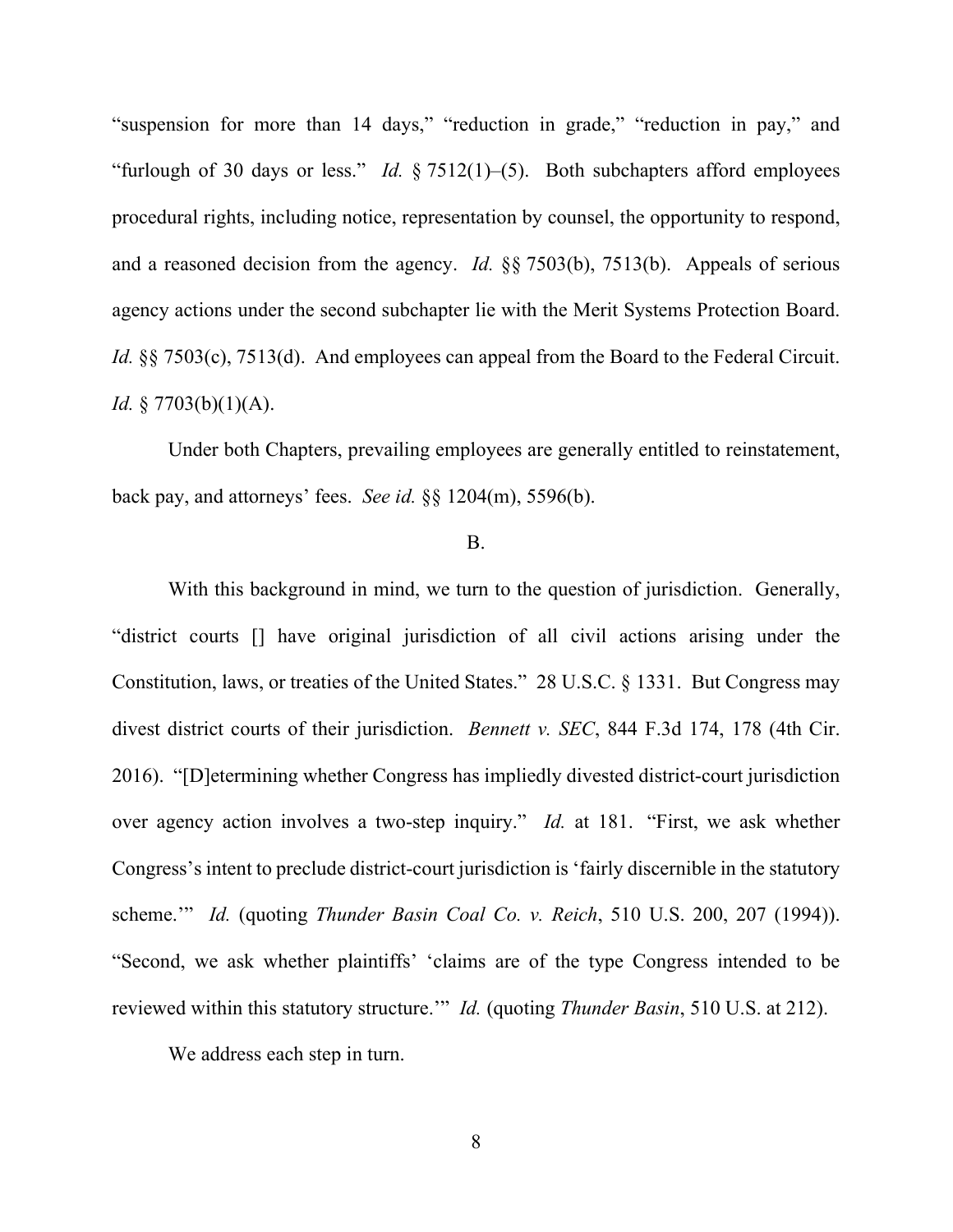The Supreme Court has spoken on step one. In *Elgin v. Department of Treasury*, the Court considered whether federal employees who were discharged for violating the Military Selective Service Act could challenge the statute in district court before exhausting the Civil Service Reform Act's remedies. 567 U.S. 1, 6–8 (2012). The Court said that the CSRA set up an "elaborate framework" for adjudicating certain actions against federal employees. *Id.* at 11 (cleaned up). And the "painstaking detail" Congress put into the CSRA evidenced its intent to foreclose judicial review. *Id.* So the Court held that "the CSRA provides the exclusive avenue to judicial review when a qualifying employee challenges an adverse employment action by arguing that a federal statute is unconstitutional."[6](#page-8-0) *Id.* at 5*.* 

Thus, *Elgin* resolves step one. It's "fairly discernible" that Congress intended the CSRA to foreclose judicial review in at least some circumstances. *Id.* at 23.

2.

We next consider whether the CSRA applies to Rydie and Fleming's claims. The Supreme Court laid out the relevant test in *Thunder Basin Coal Co. v. Reich*. 510 U.S. at 212–16. There, the Court considered whether district courts have jurisdiction to hear pre-

<span id="page-8-0"></span><sup>6</sup> That the challenge in *Elgin* was to a statute rather than an executive order is of no moment. We have spoken broadly about the CSRA, announcing that it "constitutes the exclusive remedy for claims arising out of federal employment." *Hall v. Clinton*, 235 F.3d 202, 203 (4th Cir. 2000). And courts have held that the CSRA can preclude district courts' jurisdiction over challenges to executive orders. *See, e.g.*, *Am. Fed'n of Gov't Emps., AFL-CIO v. Trump*, 929 F.3d 748, 755 (D.C. Cir. 2019); *Nat'l Ass'n of Agric. Emps. v. Trump*, 462 F. Supp. 3d 572, 580 (D. Md. 2020).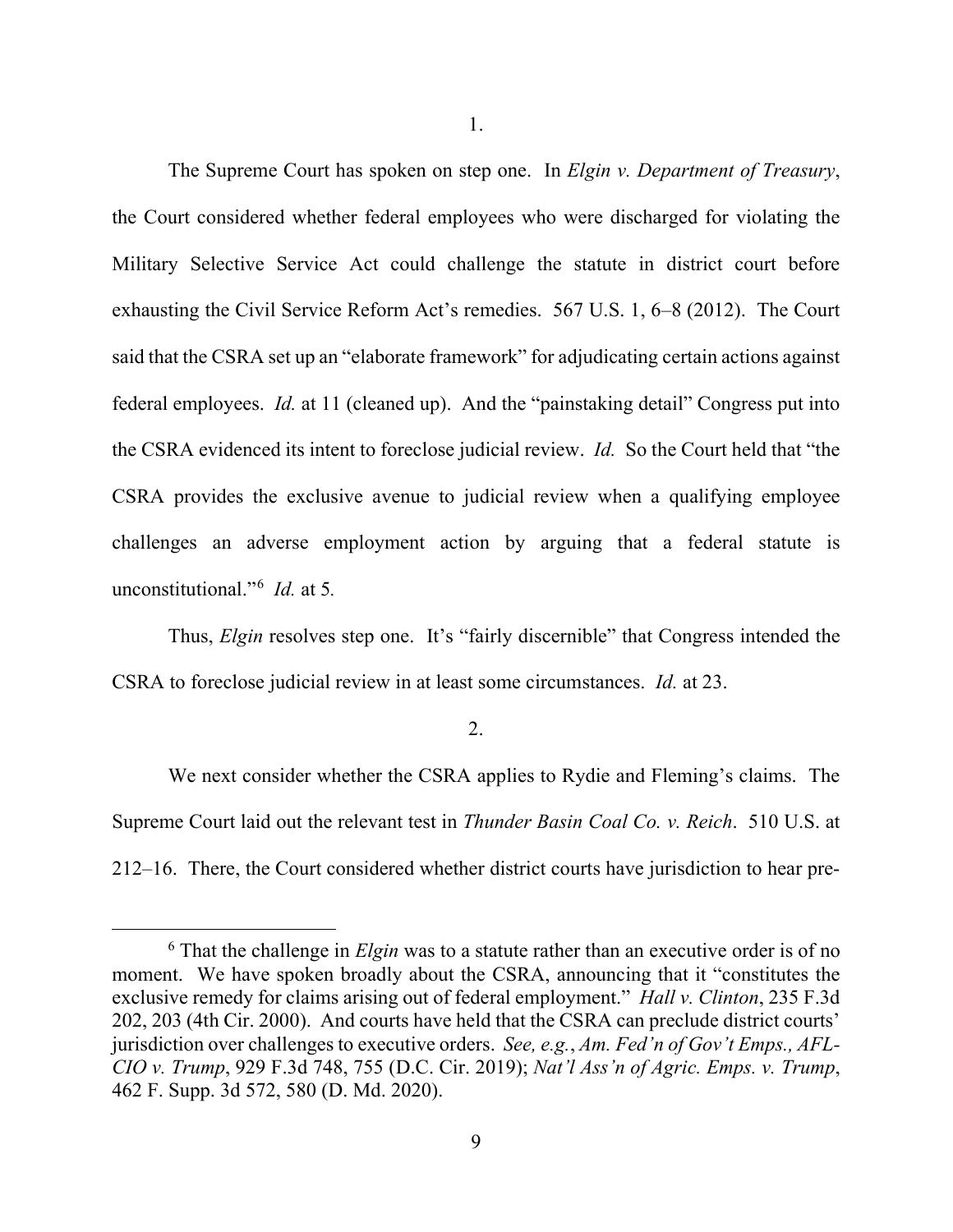enforcement, due process challenges to agency orders issued under the Federal Mine Safety and Health Amendments Act of 1977. *Id.* at 202. The Court discussed three factors in holding that the CSRA precluded district court jurisdiction. Now known as the "*Thunder Basin* factors," they are: "(1) whether the statutory scheme forecloses all meaningful judicial review," "(2) the extent to which the plaintiff's claims are wholly collateral to the statute's review provisions, and (3) whether agency expertise could be brought to bear on the questions presented." *Bennett*, 844 F.3d at 181, 183 (cleaned up).

i.

The first factor—availability of meaningful judicial review—is the "most important." *Id.* at 183 n.7. A statutory scheme provides meaningful judicial review, even if it requires litigants to begin in an administrative forum, so long as an appeal to an Article III court is available "in due course." *Id.* at 186. A scheme that "pose[s] a risk of some additional and irreparable harm beyond the burdens associated with the dispute resolution process" is not meaningful. *Tilton v. SEC*, 824 F.3d 276, 286 (2d Cir. 2016). Nor are opportunities for judicial review that require a party to "challenge a [] rule at random" or "bet the farm by taking [a] violative action before testing the validity of [a] law." *Free Enter. Fund v. Pub. Co. Acct. Oversight Bd.*, 561 U.S. 477, 490 (2010) (cleaned up).

As applied here, the CSRA allows Rydie and Fleming to challenge their working conditions and preemptively contest their termination.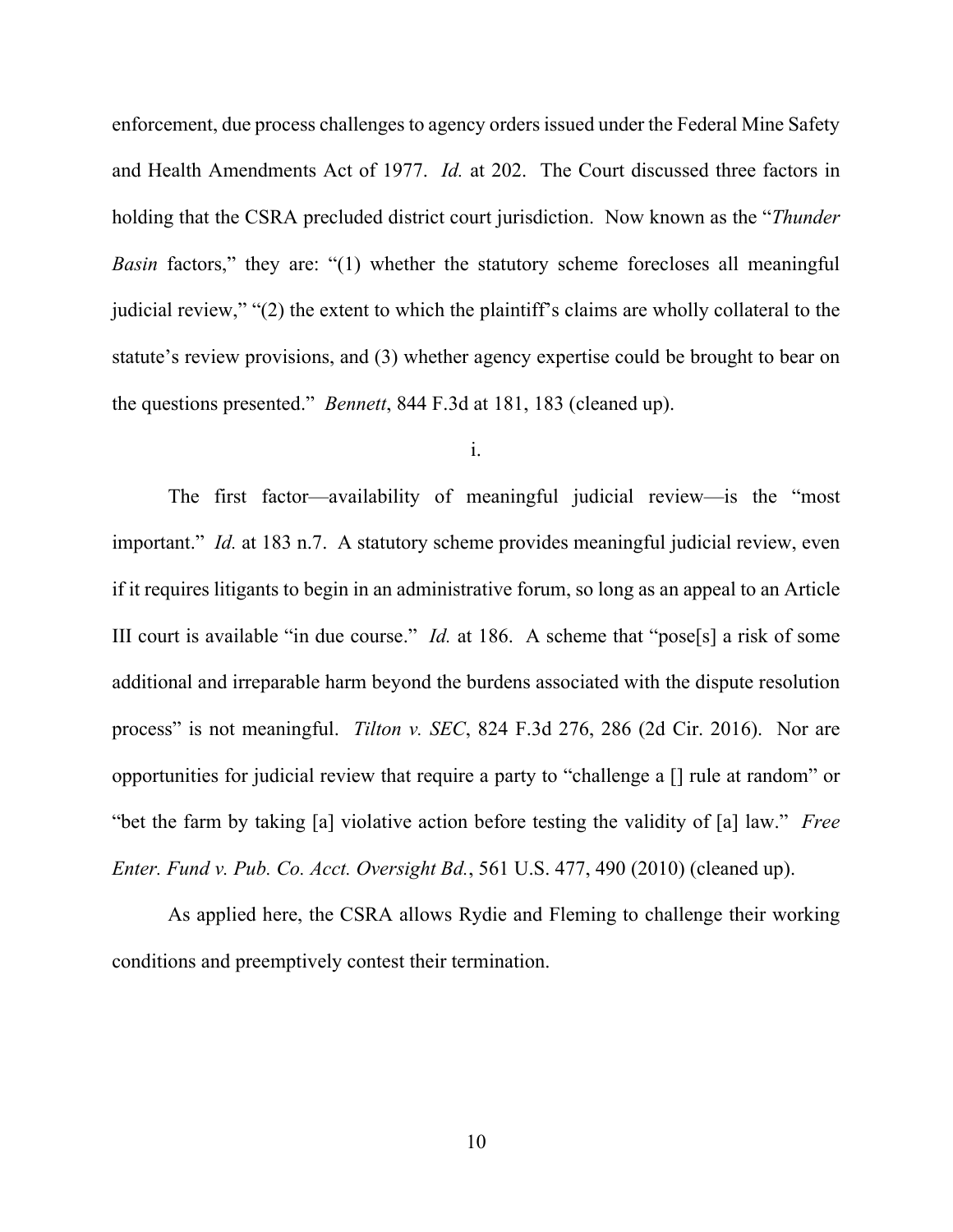First, to the extent that Rydie and Fleming challenge their working conditions, the CSRA provides meaningful review.<sup>[7](#page-10-0)</sup> 5 U.S.C. § 2302 defines a "prohibited personnel practice" as any one of fourteen acts that supervisory employees may not take against those in a "covered position." *Id.* § 2302(a), (b). Supervisory employees are those who have "authority to take, direct others to take, recommend, or approve any personnel action." *Id.* § 2302(b). One type of "personnel action" is a "significant change in duties, responsibilities, or working conditions." *Id.* § 2302(a)(2)(A)(xii). And "covered position[s]" include "any position in the competitive service," *id.* § 2302(a)(2)(B), while the competitive service includes "all civil service positions in the executive branch," subject to limited exceptions not relevant here. *Id.* § 2102(a)(1). Because Rydie and Fleming work in the executive branch, they are in covered positions. Put simply, § 2302(b) prohibits supervisors from taking specified actions against their subordinates.

An employee may challenge a prohibited personnel practice by filing an allegation with the Office of Special Counsel. *Id.* § 1214(a)(3). That office must give each employee "fair and equitable treatment . . . with proper regard for their privacy and constitutional rights." *Id.* § 2301(b)(2). The CSRA thus empowers the Office of Special Counsel to hear constitutional claims. *Fleming v. Spencer*, 718 F. App'x 185, 188 (4th Cir. 2018) (per curiam); *see also Ferry v. Hayden*, 954 F.2d 658, 661 (11th Cir. 1992). And as we've

<span id="page-10-0"></span><sup>&</sup>lt;sup>7</sup> We need not—and thus do not—decide whether the challenge here would fit the category of "duties, responsibilities, or working conditions" under  $\S 2302(a)(2)(A)(xii)$ .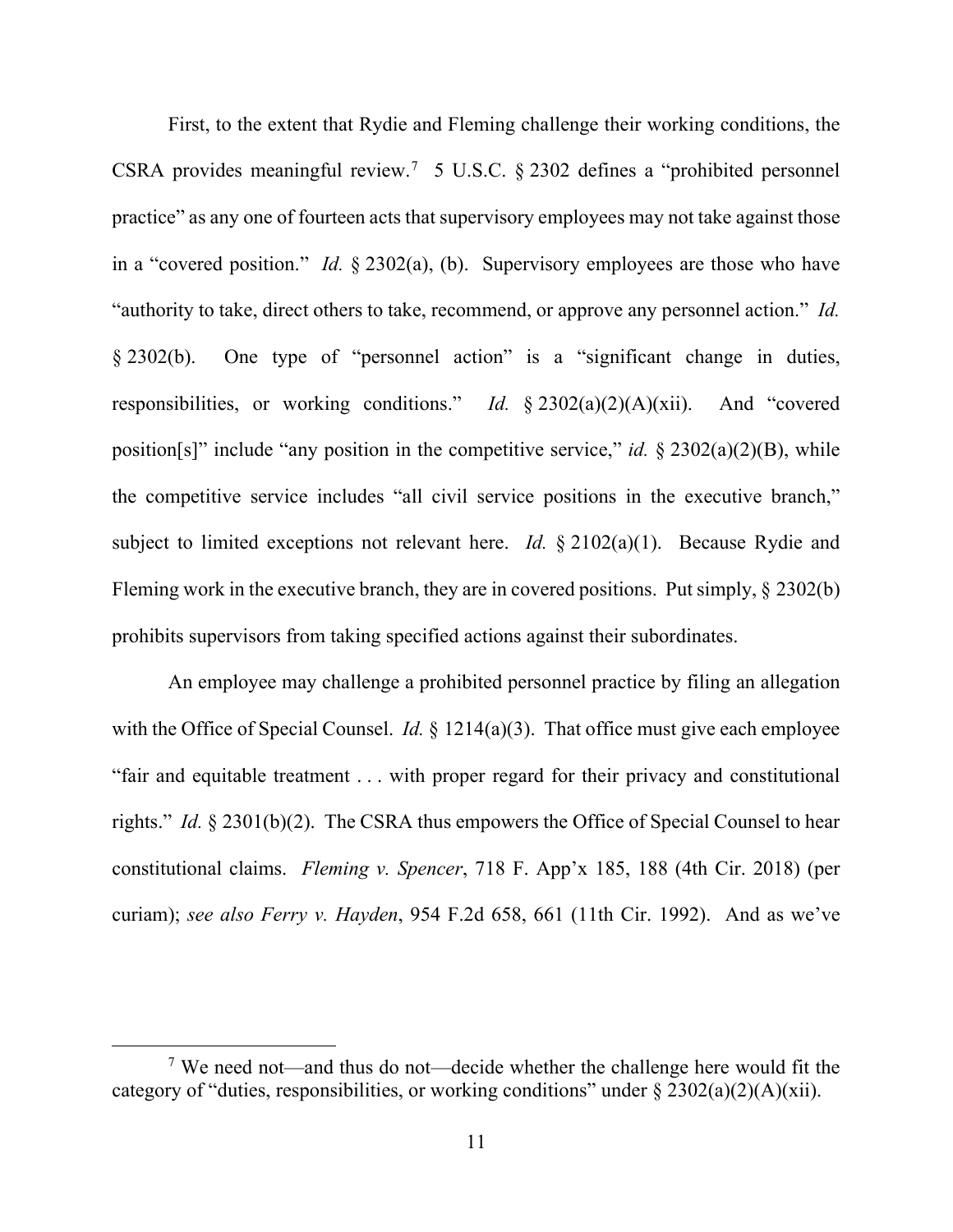outlined above, claims flow from the Office of Special Counsel to the Merit Systems Protection Board. From there, judicial review is available in the Federal Circuit.

This process poses only the traditional burdens of litigation. *See Tilton*, 824 F.3d at 286. And it doesn't require employees to violate the law to test its validity. *See Free Enter. Fund*, 561 U.S. at 490. That's because § 2302(b)'s fourteen prohibited practices focus on the conduct of the supervisory employee, not the employee who suffers adverse treatment. Additionally, the right to appeal to the Federal Circuit allows for review by an Article III tribunal. *See Elgin*, 567 U.S. at 10 ("[T]he Federal Circuit is fully capable of providing meaningful review.").

Left to consider is whether Rydie and Fleming's allegations fall within § 2302(b)'s fourteen prohibited practices. Section 2302 prohibits a covered employee from "tak[ing] or fail[ing] to take any [] personnel action if the taking or failure to take such action violates any law, rule, or regulation." 5 U.S.C. § 2302(b)(12). Violations of an employee's constitutional rights fall within this subsection. *See Weaver v. U.S. Info. Agency*, 87 F.3d 1429, 1432 (D.C. Cir. 1996). So even if Executive Order 14,043 required covered employees to engage in a prohibited practice,  $\S 2302(b)(12)$  provides for meaningful review.

But our analysis isn't done because Rydie and Fleming seek to prevent their termination, an action which § 2302 doesn't cover. To address this issue, we turn to 5 U.S.C. § 7513, which discusses the procedure for employee removal.

12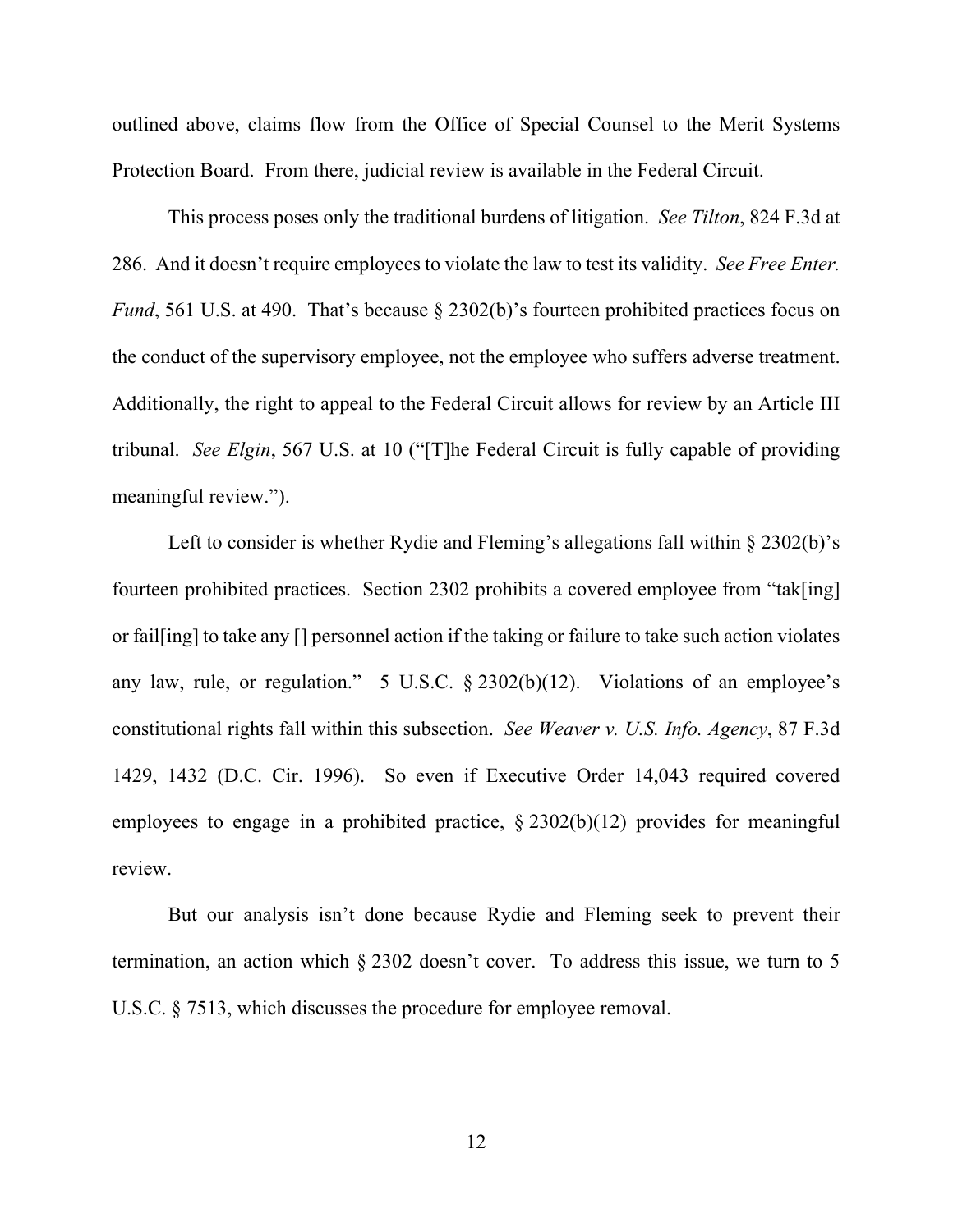"An employee against whom an action [including removal] is proposed is entitled to" notice, time to present evidence, representation, and a written decision.<sup>[8](#page-12-0)</sup> *Id.* § 7513(b). Notice must be in writing, come thirty days before the agency acts, and describe the charges. *Id.* § 7513(b)(1); *Brook v. Corrado*, 999 F.2d 523, 526 (Fed. Cir. 1999). The agency may, but need not, provide a hearing. 5 U.S.C. § 7513(c).

"An employee against whom an action is taken . . . is entitled to appeal to the Merit Systems Protection Board." *Id.* § 7513(d). On appeal, the employee has the right to a hearing and an attorney. *Id.* § 7701(a). The Board is forbidden from sustaining any decision that "was not in accordance with law." *Id.* § 7701(c)(2)(C). And the Director of the Office of Personnel Management may intervene in proceedings when the meaning of civil service regulations under the Director's purview are at issue. *Id.* § 7701(d)(1)(A). Again, the Board's final orders are appealable to the Federal Circuit. *Id.* § 7703(b)(1)(A).

Like that for prohibited personnel practices, the process for challenging termination under § 7513 poses only the risks associated with traditional litigation. The same holds true for the appeal process to the Federal Circuit following administrative review.

Rydie and Fleming don't contest any of this; nor could they. Instead, they say that § 7513 doesn't provide them with meaningful judicial review because it doesn't contemplate pre-enforcement challenges. We disagree.

<span id="page-12-0"></span><sup>&</sup>lt;sup>8</sup> For Chapter 75, "employee[s]" include "individual[s] in the competitive service." 5 U.S.C. § 7511(a)(1)(A). So for the same reasons that Chapter 23 applies to Rydie and Fleming, Chapter 75 does as well.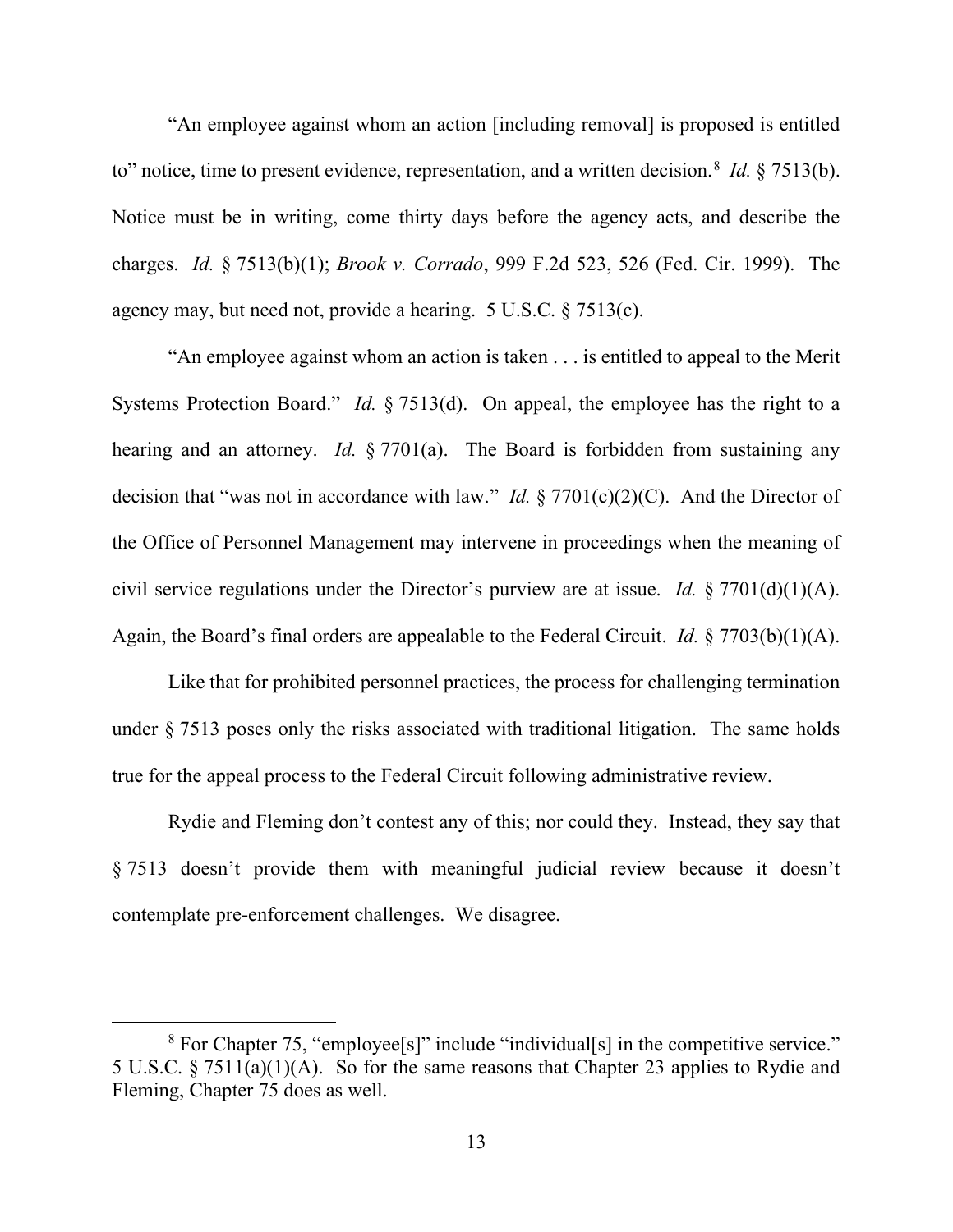Section 7513(b) provides an adequate vehicle to mount a pre-enforcement challenge to termination. It begins by listing the rights of "[a]n employee against whom an action is *proposed*." *Id.* § 7513(b) (emphasis added). As we've just discussed, § 7513(b) offers employees written notice, the opportunity to respond, and potentially a pre-deprivation hearing. These processes allow for meaningful review.

Rydie and Fleming push back, arguing that pre-enforcement challenges fall outside the CSRA's scheme. They rely on a D.C. Circuit opinion, which found "meritless" the contention that the CSRA divests district courts' jurisdiction over pre-enforcement challenges. *Nat'l Treasury Emps. Union v. Devine*, 733 F.2d 114, 117 n.8 (D.C. Cir. 1984).

Our sister circuit's conclusion assumed that "a detailed scheme of administrative adjudication [can't] impliedly preclude[] preenforcement judicial review of rules." *Id.* But *Devine* predates *Elgin* and *Thunder Basin*, which clarify that a statutory scheme can bar such review when Congress's intent is "fairly discernible." 567 U.S. at 8–10; 510 U.S. at 207. And as we've explained, Congress's use of "proposed" in  $\S 7513$  signals its intent to preclude pre-enforcement judicial challenges.<sup>[9](#page-13-0)</sup>

Nor is it "illogical to suggest" that administrative agencies have exclusive jurisdiction over pre-enforcement challenges. *Contra Smith v. Biden*, No. 21-cv-19457, 2021 WL 5195688, at \*6 (D.N.J. Nov. 8, 2021). After all, the CSRA ultimately preserves

<span id="page-13-0"></span><sup>&</sup>lt;sup>9</sup> Rydie and Fleming also implicitly contend that the facial nature of their challenges takes them outside the CSRA's scope. *See* Appellants' Br. at 2 ("[T]he Executive Order *on its face* implicates and violates a fundamental right." (emphasis added)). Not so. The Supreme Court has rejected a jurisdictional rule for the CSRA based on the facial/asapplied distinction. *Elgin*, 567 U.S. at 15.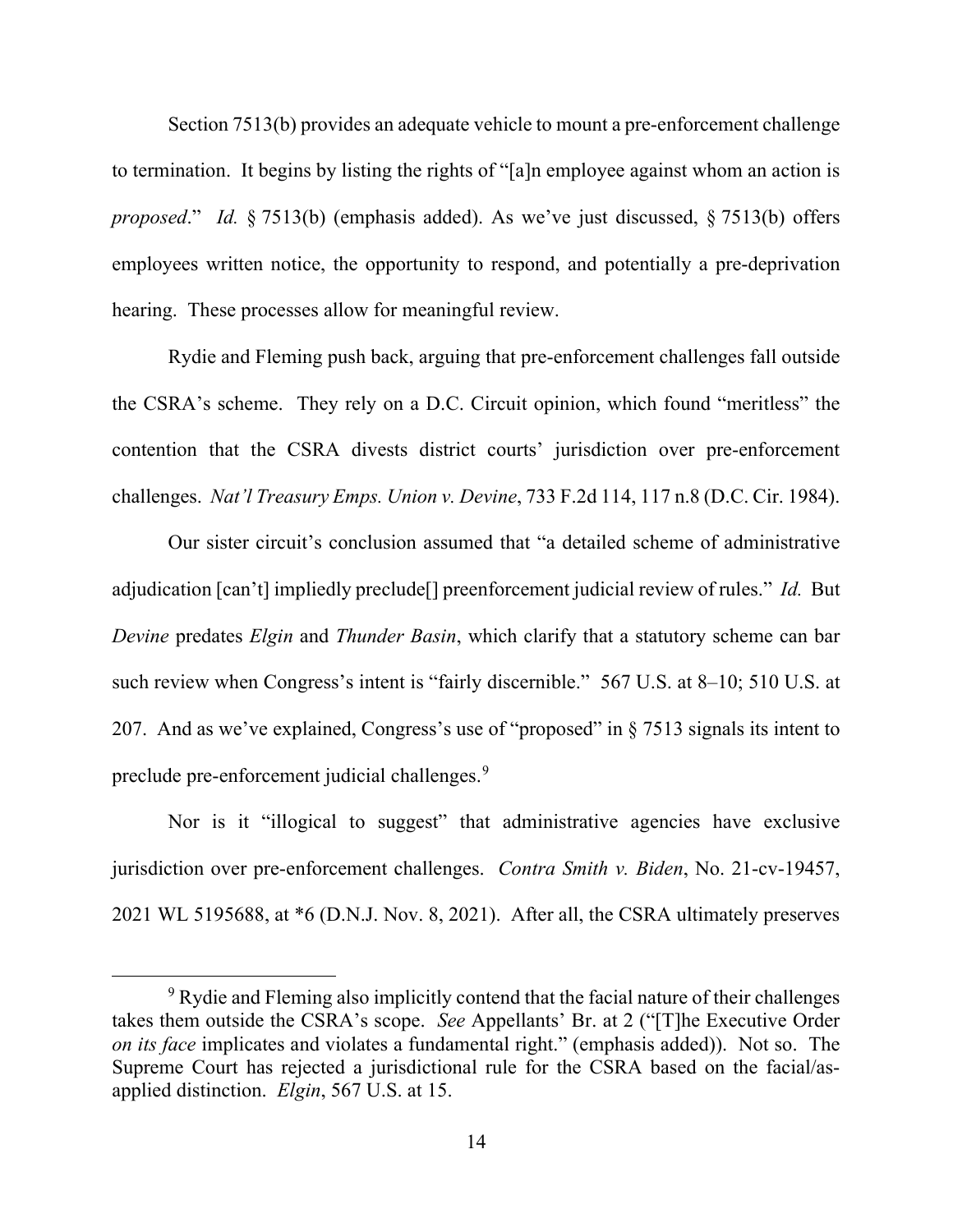employees' access to the courts. They merely need to exhaust administrative review first. In any event, we look beyond a statute's plain meaning only when it "produces an outcome that is demonstrably at odds with clearly expressed congressional intent to the contrary or results in an outcome . . . that is so gross as to shock the general moral or common sense." *Sigmon Coal Co. v. Apfel*, 226 F.3d 291, 304 (4th Cir. 2000) (cleaned up). That's not the case here.

And nothing in the CSRA prohibits agencies acting under § 7513 from considering constitutional challenges. True, "[a]djudication of the constitutionality of congressional enactments has generally been thought beyond the jurisdiction of administrative agencies." *Johnson v. Robinson*, 415 U.S. 361, 368 (1974) (cleaned up). But that rule "is not mandatory." *Thunder Basin*, 510 U.S. at 215. And where an independent body—here, the Merit Systems Protection Board—hears constitutional challenges, it makes little sense to hamstring agencies by limiting the scope of arguments they may consider.

Fairness also dictates the order of operations we suggest. As we've said, the Office of Special Counsel may address constitutional challenges when reviewing prohibited personnel practices. *See Fleming*, 718 F. App'x at 188. The counterpart for challenges to more severe actions under § 7513 is the agency; both bodies hear disputes before an appeal to the Board. It would defy logic to suggest that an employer can avoid review of a constitutional question (even if only temporarily) by taking a more drastic action.

One last wrinkle. The CSRA applies when "an action is *proposed*." 5 U.S.C. § 7513(b) (emphasis added). "[P]roposed" is not defined in Title 5. But we need not define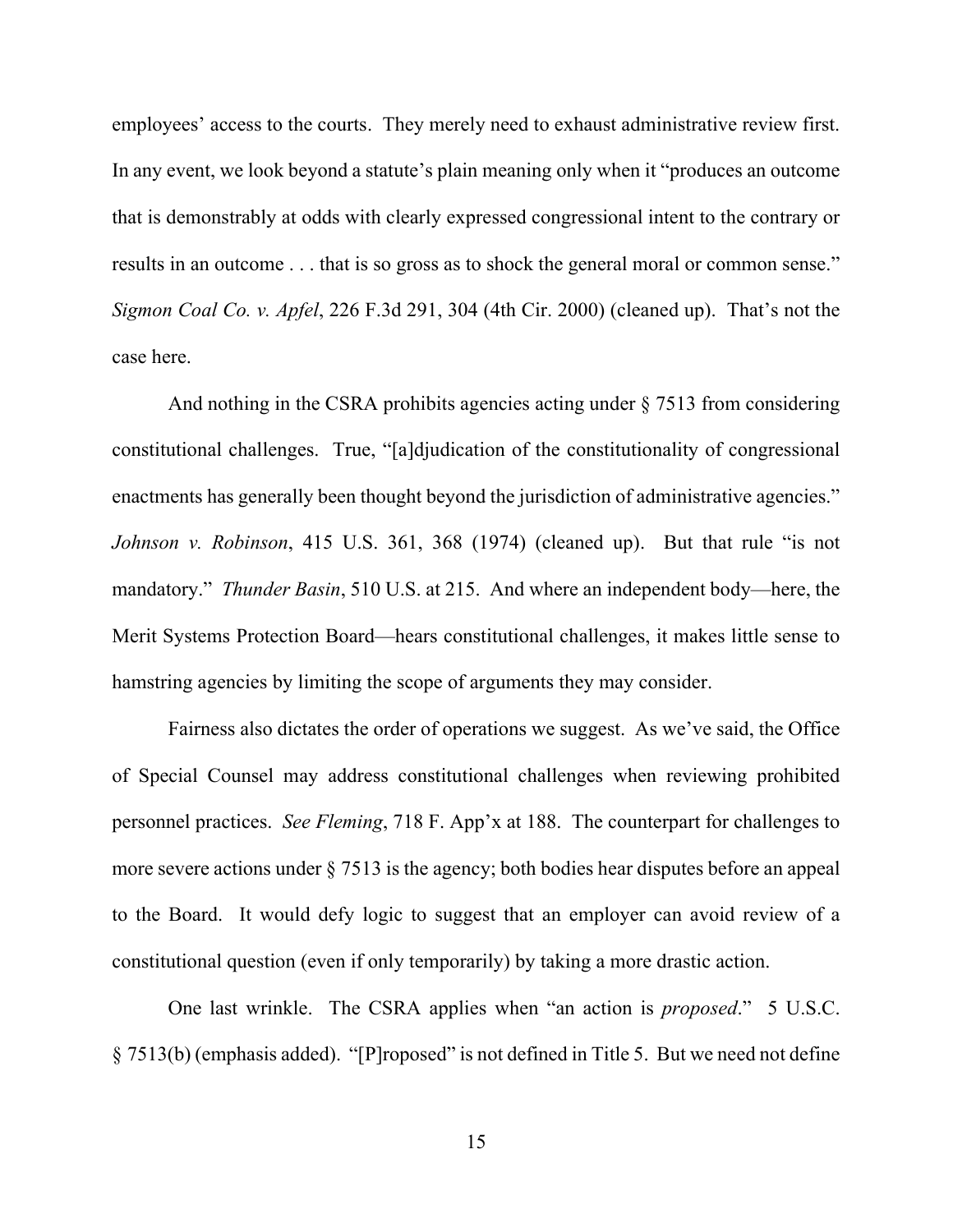when an action is proposed to decide this case.<sup>[10](#page-15-0)</sup> It's enough to note (as Rydie and Fleming concede) "that the enforcement has begun." J.A. 43. For if enforcement has begun, it must have been proposed.

We conclude that the CSRA provides Rydie and Fleming with meaningful judicial review.

ii.

The second *Thunder Basin* factor also counsels against the district court's jurisdiction. Claims filed in federal court that are "wholly collateral to a statute's review provisions" are less likely to be precluded. *Thunder Basin*, 510 U.S. at 212 (cleaned up). "Under this standard, claims are not wholly collateral when they are the vehicle by which petitioners seek to reverse agency action." *Bennett*, 844 F.3d at 186 (cleaned up). In other words, a claim isn't wholly collateral to the CSRA if the Board "regularly adjudicate[s]" similar challenges. *See Elgin*, 567 U.S. at 22.

Rydie and Fleming preemptively challenge their termination, arguing Executive Order 14,043 was an ultra vires act, that it fails to provide them with due process, and that it violates their rights to bodily integrity and privacy. But "[a] challenge to removal is precisely the type of personnel action regularly adjudicated by the Board and the Federal Circuit within the CSRA scheme." *Id.* And, as we've said, Rydie and Fleming's

<span id="page-15-0"></span><sup>&</sup>lt;sup>10</sup> A proposed action often takes the form of § 7513(b)(1)'s written notice. *See, e.g.*, *Campbell v. McCarthy*, 952 F.3d 193, 199 (4th Cir. 2020). But we're unaware of any decision cabining such actions to those where the agency has provided notice.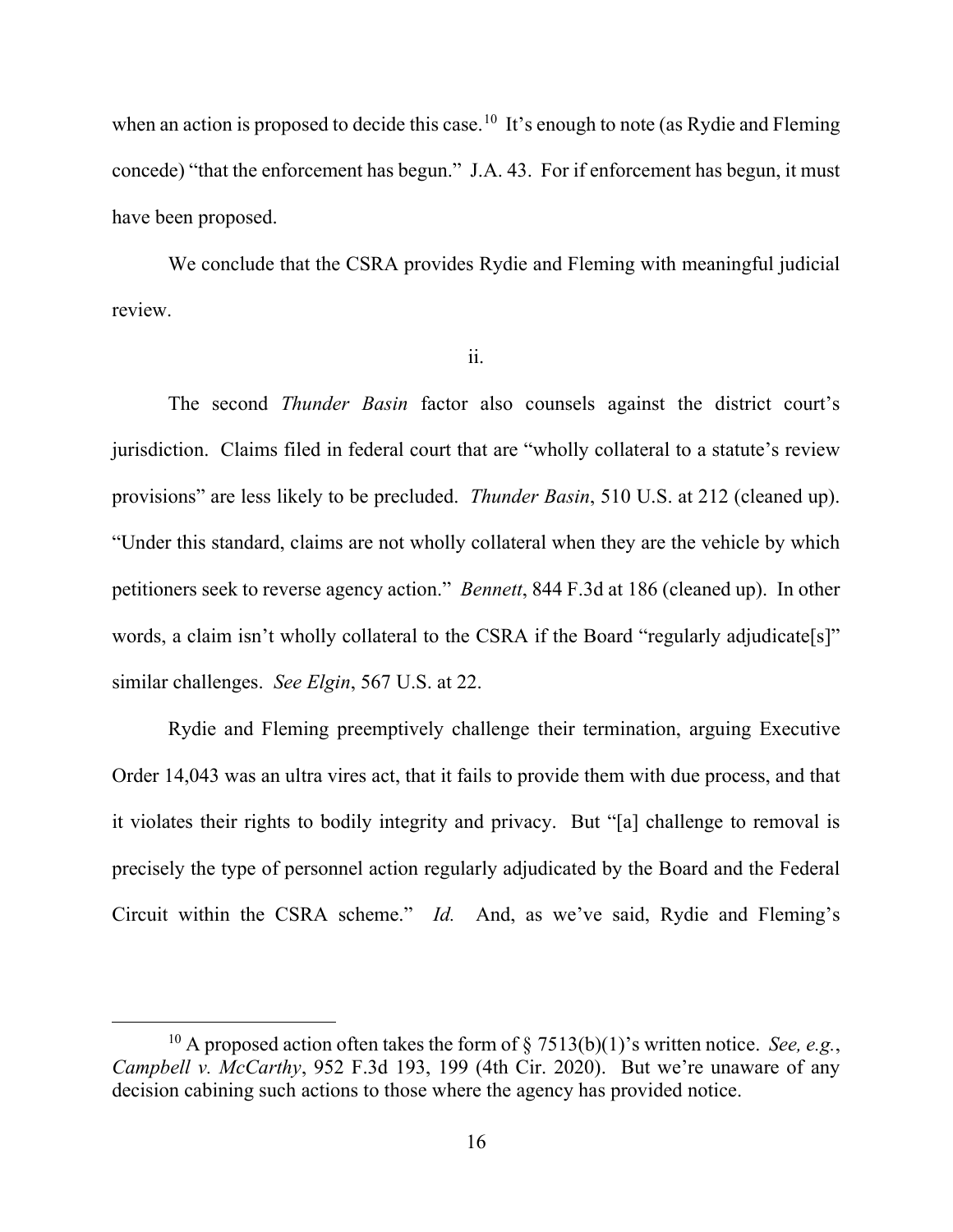constitutional challenge to the Executive Order doesn't remove the dispute from the CSRA's ambit. *See id.* at 5. So their claims aren't wholly collateral to the CSRA.

iii.

The third *Thunder Basin* factor—agency expertise—also suggests that district courts should stay their hand. We have recognized that the Supreme Court has broadened its view of agency expertise. *Bennett*, 844 U.S. at 187. Previously, the Court limited the value of agency expertise to "technical considerations of agency policy." *See Free Enter. Fund*, 561 U.S. at 491 (cleaned up). But the Court later clarified that an agency "can apply its expertise" to "the many threshold questions that may accompany a constitutional claim." *Elgin*, 567 U.S. at 22. "[S]tatutory or constitutional claims that the [agency] routinely considers" may also provide relevant expertise. *Id.* at 23.

As in *Elgin*, the agencies here—the Department of Defense and the Department of Health and Human Services—may have experience relevant to some of Rydie and Fleming's challenges. It's also possible they may moot Rydie and Fleming's due process concerns by granting more procedural safeguards, or they may determine that action against them wouldn't "promote the efficiency of the service." 5 U.S.C. § 7513(a).

\* \* \* \* \*

Considering all the relevant factors, we conclude that—via the CSRA—Congress divested the district court of jurisdiction to hear Rydie and Fleming's claims. We therefore